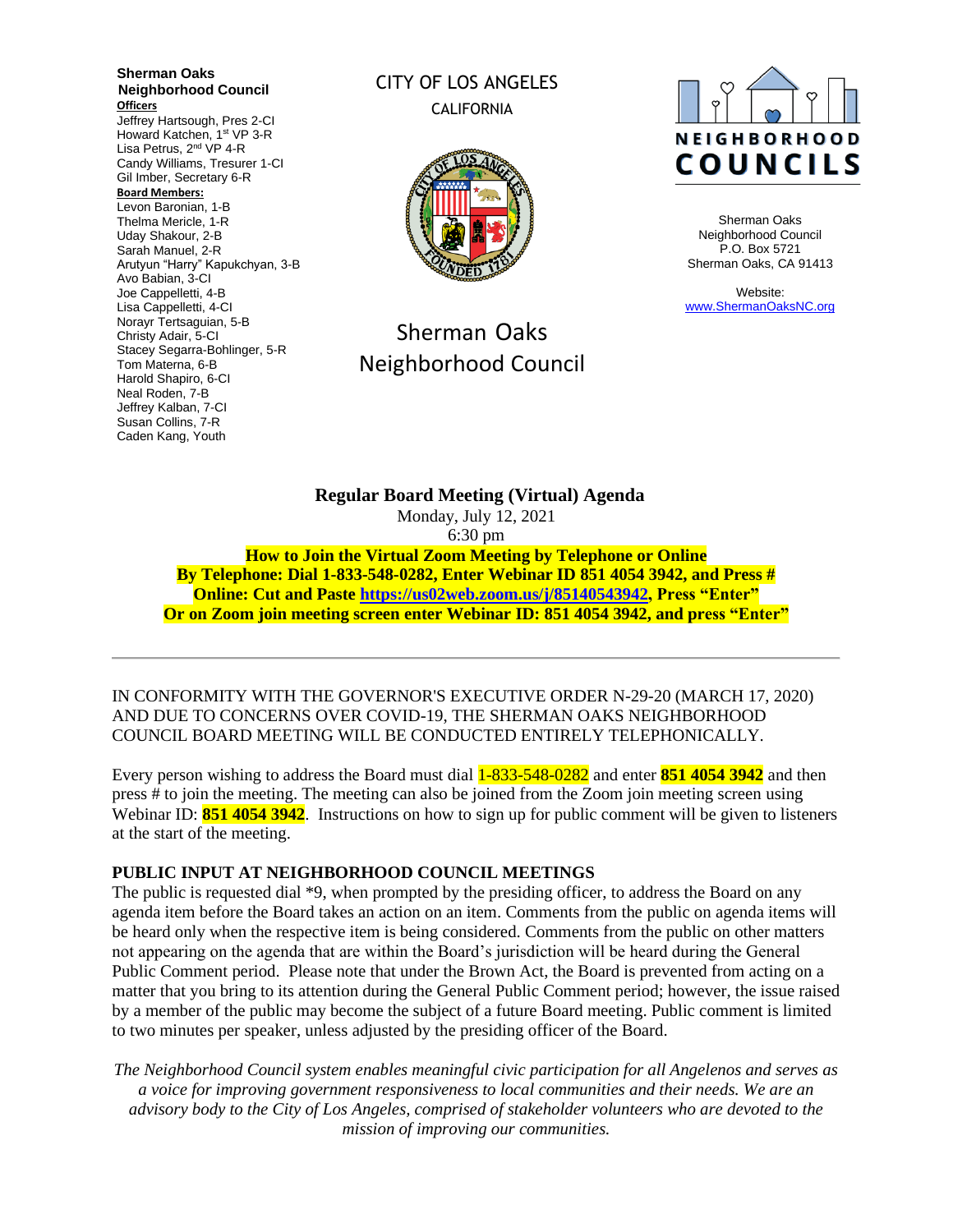Sherman Oaks Neighborhood Council Regular Board Meeting Agenda, Monday, July 12, 2021, 6:30 pm Page 2

#### **1. Welcome, Call to Order, and Roll Call**

- a. Welcome and Call to Order by Presiding Officer
- b. Roll Call

#### **2. Administrative and Board Initiated Motions – Action Items, Vote Required**

- **a. SONC Board Meeting Minutes, June 14, 2021** A motion to approve the minutes of the May 10, 2021, SONC Board Meeting. [SONC Board Meeting Minutes June 14, 2021](https://www.shermanoaksnc.org/ncfiles/viewCommitteeFile/21360)
- b. **Affirmation of Caden Kang as the Youth Representative for FY 2022.** A motion to approve the selection of Caden Kang by the Youth Representative Selection Committee to be the SONC Youth Representative for FY 2022.

# **3. Comments by LAPD SLO's, Public Officials, and Staff**

- ➢ LA RAP Renaming of VNSO Park
- ➢ Sherman Oaks Public Library
- ➢ DONE, Adriana Cabrera, SONC NEA

# **4. President's Report**

- a. Welcome to Newly Elected and Appointed Board Members
- b. Thank You to those leaving the Board
- c. "New Normal" -- Unknown
- d. Next SONC Board Meeting August 9, 2021
- **5. Sherman Oaks Neighborhood Council (SONC) Board Members Elected on May 11, 2021, or appointed by the Board take the NC Board Member Oath of Office**  (approximately 7:30 pm) **[NC Board Member Oath of Office](https://www.shermanoaksnc.org/ncfiles/viewCommitteeFile/21372)**

#### **Nithya Raman, CD 4 Councilmember, will present the Oath of Office.**

Councilmember Raman will also recognize Board Members whose term of office has expired and provide an update on CD4 issues.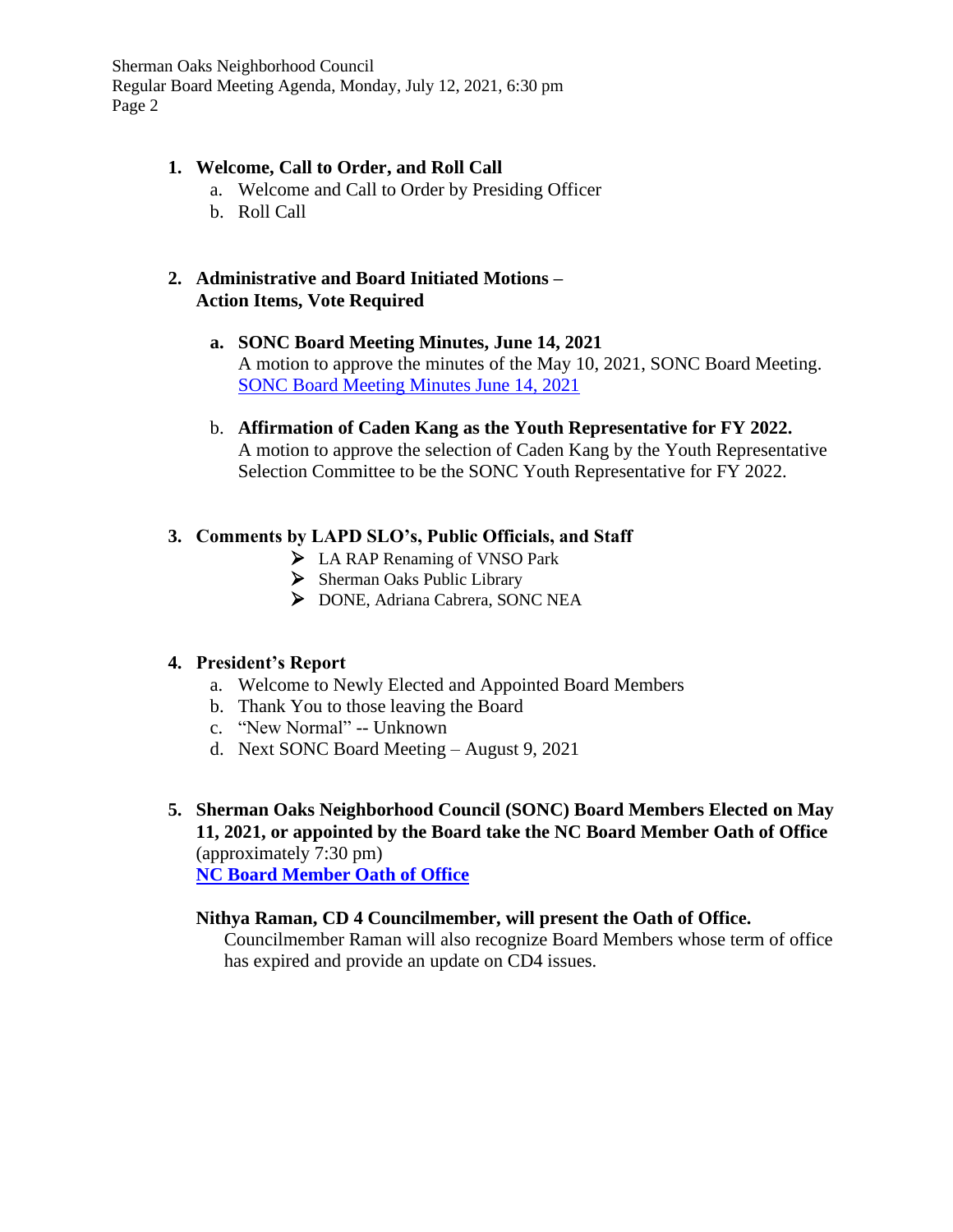Sherman Oaks Neighborhood Council Regular Board Meeting Agenda, Monday, July 12, 2021, 6:30 pm Page 3

#### **6. Election of Sherman Oaks Neighborhood Council (SONC) Board Officers Extract – [SONC Bylaws Article VI -](https://www.shermanoaksnc.org/ncfiles/viewCommitteeFile/21374) Officers**

- a. Officers will be elected sequentially, President,  $1<sup>st</sup>$  Vice President,  $2<sup>nd</sup>$  Vice President, Treasurer, and Secretary
- b. Nominations
- c. Candidate Comments [1 minute]
- d. Comment / Discussion [5 minutes]
- d. Voting
- **7. Committee Reports [**2-minute summary, except with motions, 10 minutes or less per motion]
	- a. Education Committee Joe Cappelletti, Chair
	- b. Government Affairs Gil Imber, Chair
		- i. [CF 19-0492](https://cityclerk.lacity.org/lacityclerkconnect/index.cfm?fa=ccfi.viewrecord&cfnumber=19-0492) Van Nuys Airport / Hollywood-Burbank Airport / Next Gen Initiative / Community Impact

Motion: The SONC supports LAWA and FAA's collaborative relationship in their working group's efforts to bring relief to the Sherman Oaks community and other affected communities and encourages LAWA to continue engaging with FAA in advocating for solutions that provide equitable and fair benefits for the entirety of Sherman Oaks.

*Community Impact Statements (CIS) to be filed and Letters to CD4 and others, as appropriate.*

- c. Green and Sustainability Committee Avo Babian, Chair
- d. Outreach Committee Sarah Manuel, Chair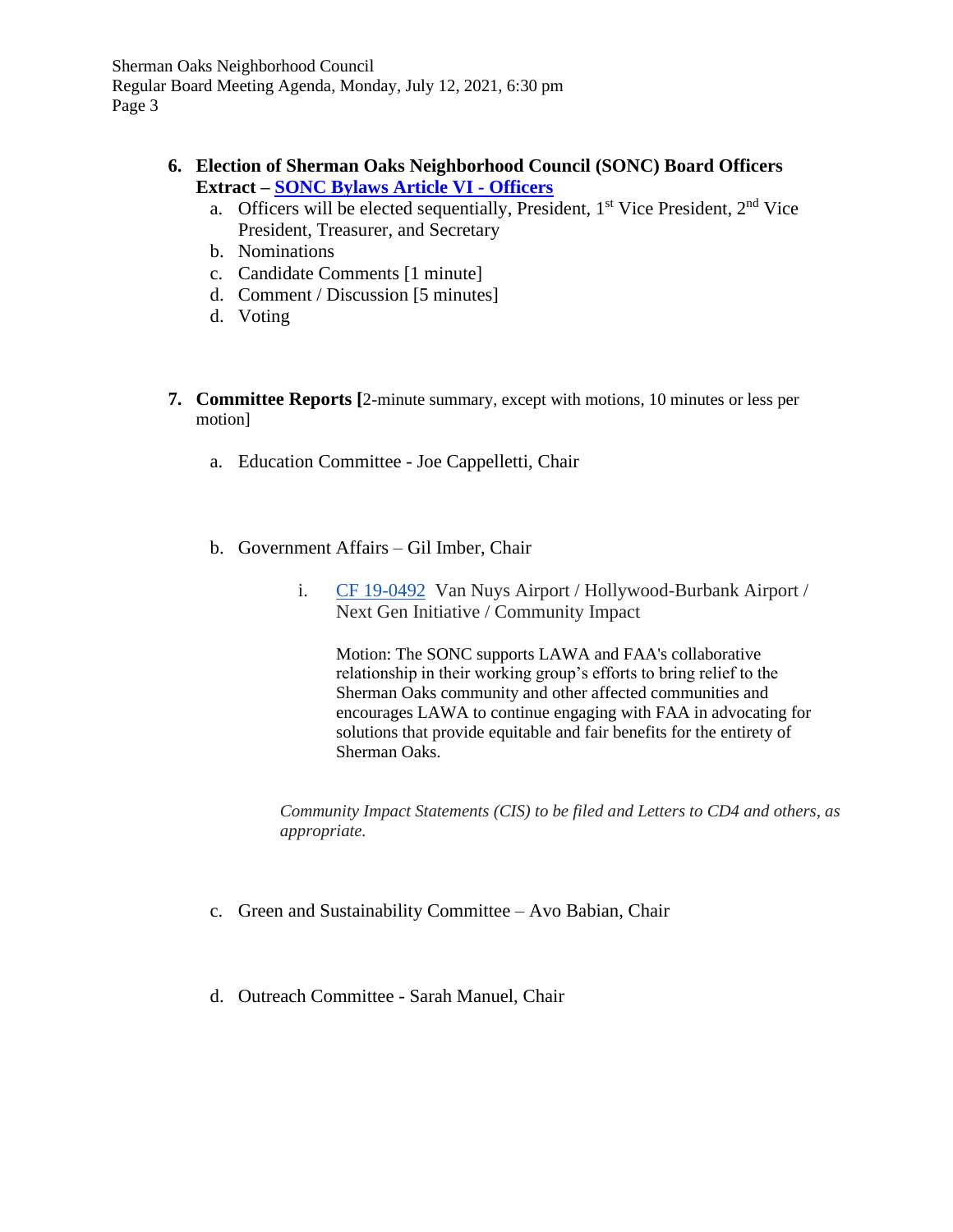- e. Planning & Land Use Committee Jeff Kalban, Chair
	- i. Motion: The Sherman Oaks Neighborhood Council (SONC) approves the sharing of the Vision Committee's current draft of the Sherman Oaks Vision Pursuing Equitable, Affordable Housing Study, Draft 5 with the CD4 Council Office, the LA Planning Department, and others. [Sherman Oaks Vision Pursuing Equitable, Affordable Housing](https://www.shermanoaksnc.org/ncfiles/viewCommitteeFile/21370) [Study, Draft 5](https://www.shermanoaksnc.org/ncfiles/viewCommitteeFile/21370)

*Community Impact Statements (CIS) to be filed and Letters to CD4 and others, as appropriate.*

- f. Public Safety Committee Christy Adair, Chair
- g. Traffic and Transportation Committee Avo Babian, Chair
- h. Budget Advocates Howard Katchen, SONC Representative and Budget Advocate.

#### **7. Treasurer's Report –** Candy Williams, Treasurer

- a. Treasurer's Report
- b. A motion to approve the Sherman Oaks Neighborhood Council's (SONC) Monthly Expenditure Report (MER) for the period ending May 31, 2021. [SONC Monthly Expenditure Report](https://www.shermanoaksnc.org/ncfiles/viewCommitteeFile/21368) (MER) – May 2021
- c. A motion to approve the Sherman Oaks Neighborhood Council's 2021-2022 NCFP Administrative Packet. [2021-2022 SONC NCFP Admin Packet](https://www.shermanoaksnc.org/ncfiles/viewCommitteeFile/21369)

#### **8. Public Comment**

Comments by the public on non-agenda items within SONC's jurisdiction.

#### **9. Announcements by SONC Board members**

#### **10. Adjournment**